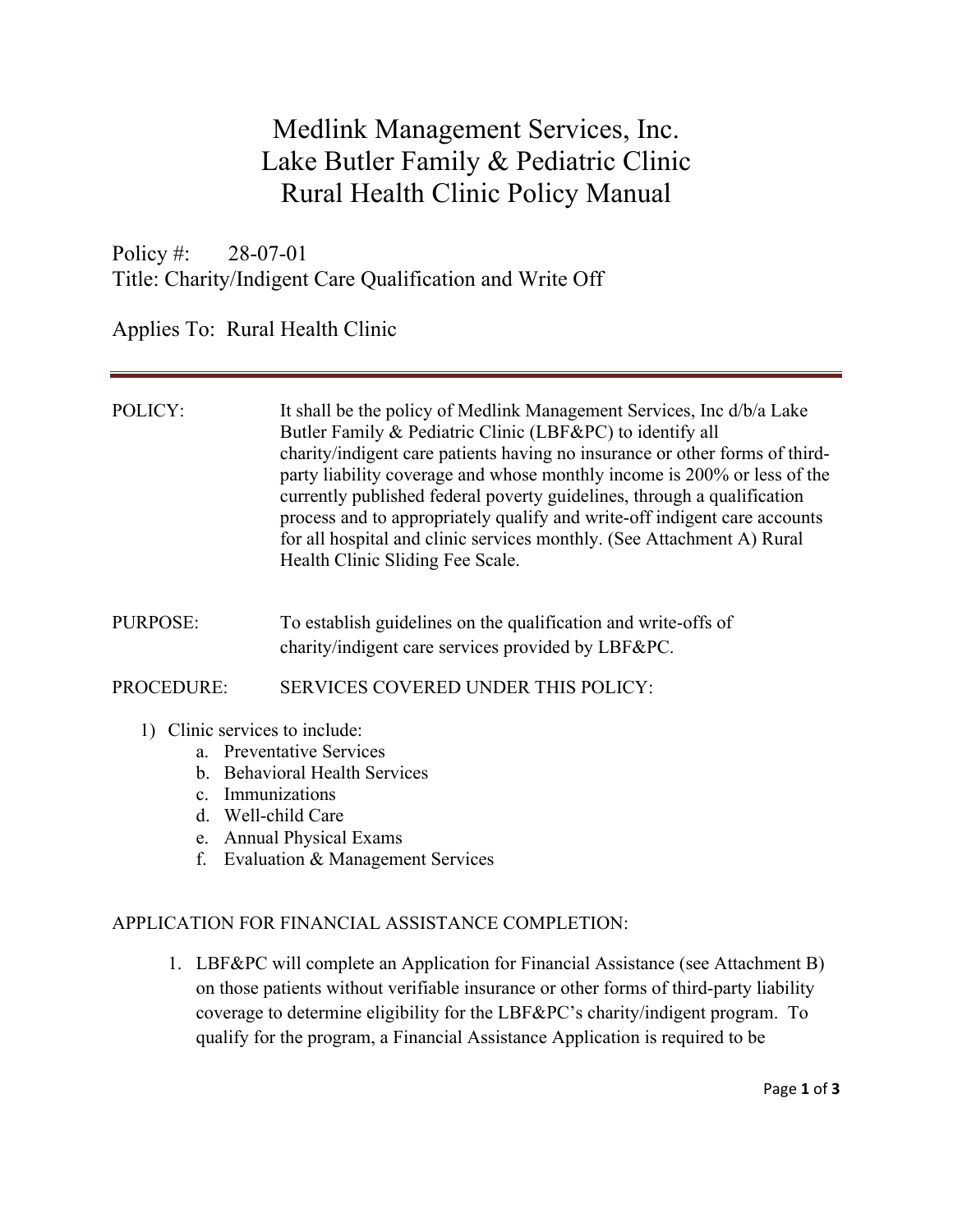# Medlink Management Services, Inc. Lake Butler Family & Pediatric Clinic Rural Health Clinic Policy Manual

Policy #: 28-07-01 Title: Charity/Indigent Care Qualification and Write Off

Applies To: Rural Health Clinic

completed and signed by the patient attesting that the information provided is correct and accurate.

### INDIGENT CARE QUALIFICATION:

1. If the patient does not have any health insurance benefits or other third-party liability coverage available to pay for the services covered under this policy, and their income meets the current federal poverty guidelines at 200% or less for the household as published by the most recent Federal Register, proceed with offering the sliding fee schedule discount as outlined in Uninsured "Sliding Fee Scale" Discount Policy 11-02-24.

#### WRITE OFF PROCEDURES:

- 1. All accounts qualifying as Charity/Indigent shall be reviewed monthly by the Patient Accounts Department to verify that all required documentation and applications for assistance were completed and included in the patient's electronic registration record and appropriate qualification criteria were followed. After review of all eligible accounts and authorization by the Controller, the qualifying accounts shall be written off as Charity/Indigent Write Offs monthly. An electronic Excel file will be compiled and reconciled with the actual write offs for the month and submitted monthly to the Accounting Department for all accounts written off as Charity/Indigent Write Offs during the reporting period.
- 2. The qualification of any accounts as charity/indigent under this policy does not prevent the collection of any accounts written off as charity/indigent from